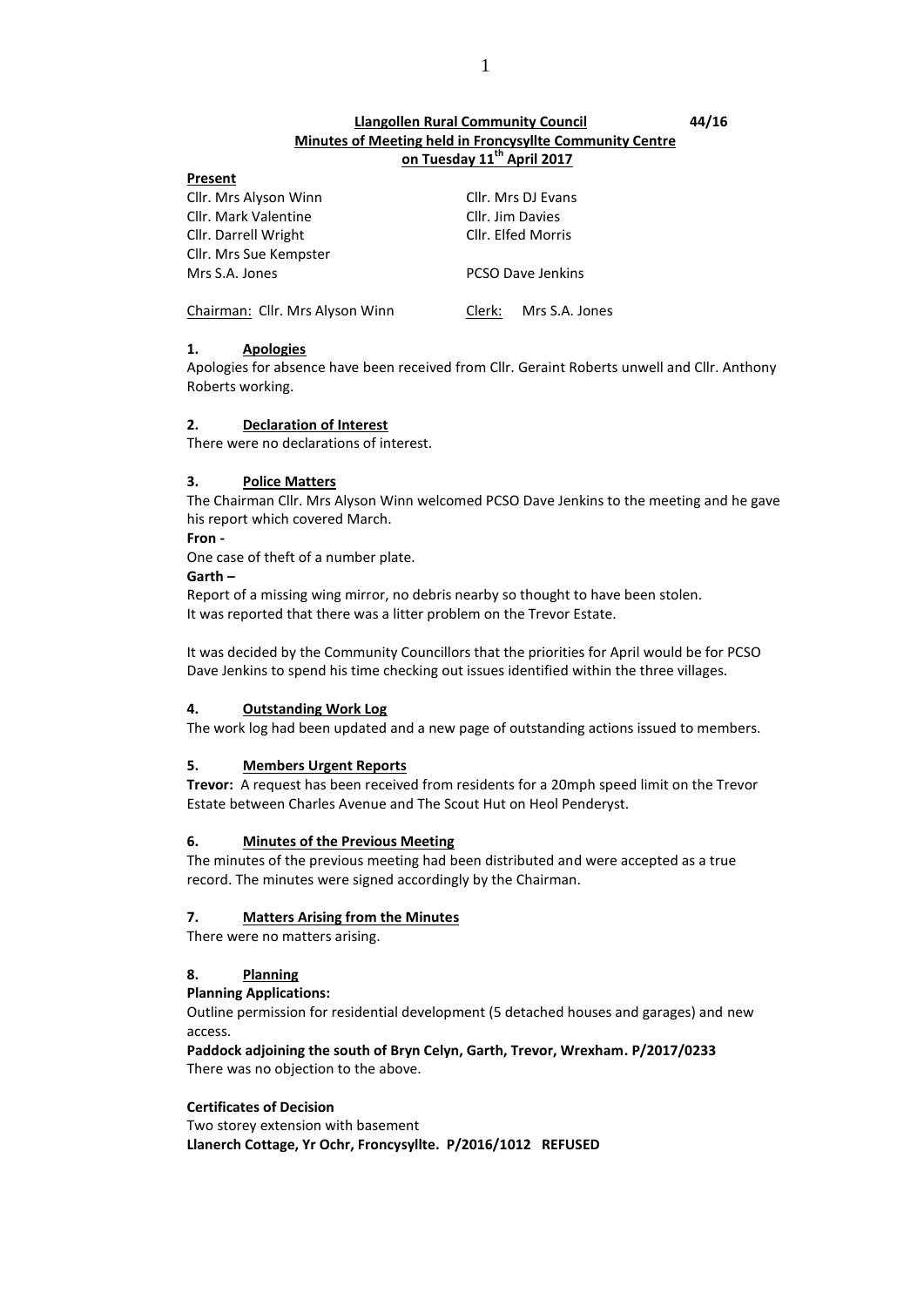### **9. Correspondence 45/16**

# **Welsh Assembly Government:**

A Good Councillor's Guide

## **Wrexham County Borough Council:**

Meeting Notes from the Wrexham Town & Community Council Forum. John Davies, Head of Education – An update on the Youth Services reshaping programme. Lawrence Isted, Head of Environment & Planning – Proposed Traffic Regulation Order. Lawrence Isted, Head of Environment & Planning – Information about the planned stabilisation works at Yr Ochr, Froncysyllte. Councillor Hugh Jones PCSO Workshop 16<sup>th</sup> March 2017.

## **Email:**

C/ Cllr. Pat Jeffares regarding the grass cutting schedule for Llangollen Rural. Jenni Crane regarding a Channel 4 TV programme Village of the Year 2017. Melanie Salisbury from Wrexham County Borough Council regarding honouring our Veterans. Nigel Davies – Community Agents initiative, invite to the Community Council meeting in July. Kevin Roberts – Digital Inclusion in the area, invite to the Community Council meeting in June. Nicola Lewis Smith, Canal & Rivers Trust asking for a letter of support from the Community Council as she is submitting an Expression of interest to the Rural Community Development Fund to improve the pathways and linkages to Trevor Basin. Mark Watson Jones North & Mid Wales Trunk Road Agent – regarding the tree maintenance in preparation of further work on the A5 later in the year.

Christine Conway regarding the HM Revenue & Customs payments.

### **One Voice Wales:**

Community & Town Councils' Manifesto – A new contract with Communities – Making Democracy work for Wales.

### **General:**

Briefing Note – Data Protection & Community Councils Information Commissioners Office - Data Protection Good Practice Note Wrexham Area Civic Society AGM and Spring Newsletter. TA Gittins – Important payroll changes from  $1<sup>st</sup>$  April 2017. Grant Thornton – Audit arrangements and Annual Return for 2016/17.

### **Receipts:**

Mr Ankers, Fron PTFA

**10. Footpaths & Roadways** Nothing to report

### **11. Projects 2016/2017**

Nothing to report.

## **12. Meetings / Training**

Cllr. Darrell Wright had attended the PCSO meeting in Wrexham and gave a brief report. Cllr. Mrs Sue Kempster gave a detailed report on her meeting of the Cadwn Clwyd Board.

### **13. Noddfa Cemetery Report**

Due to a number of reasons the proposed Noddfa Cemetery meeting was cancelled last month and a new meeting will be arranged during April and will cover amongst other things a Risk Assessment at the Cemetery.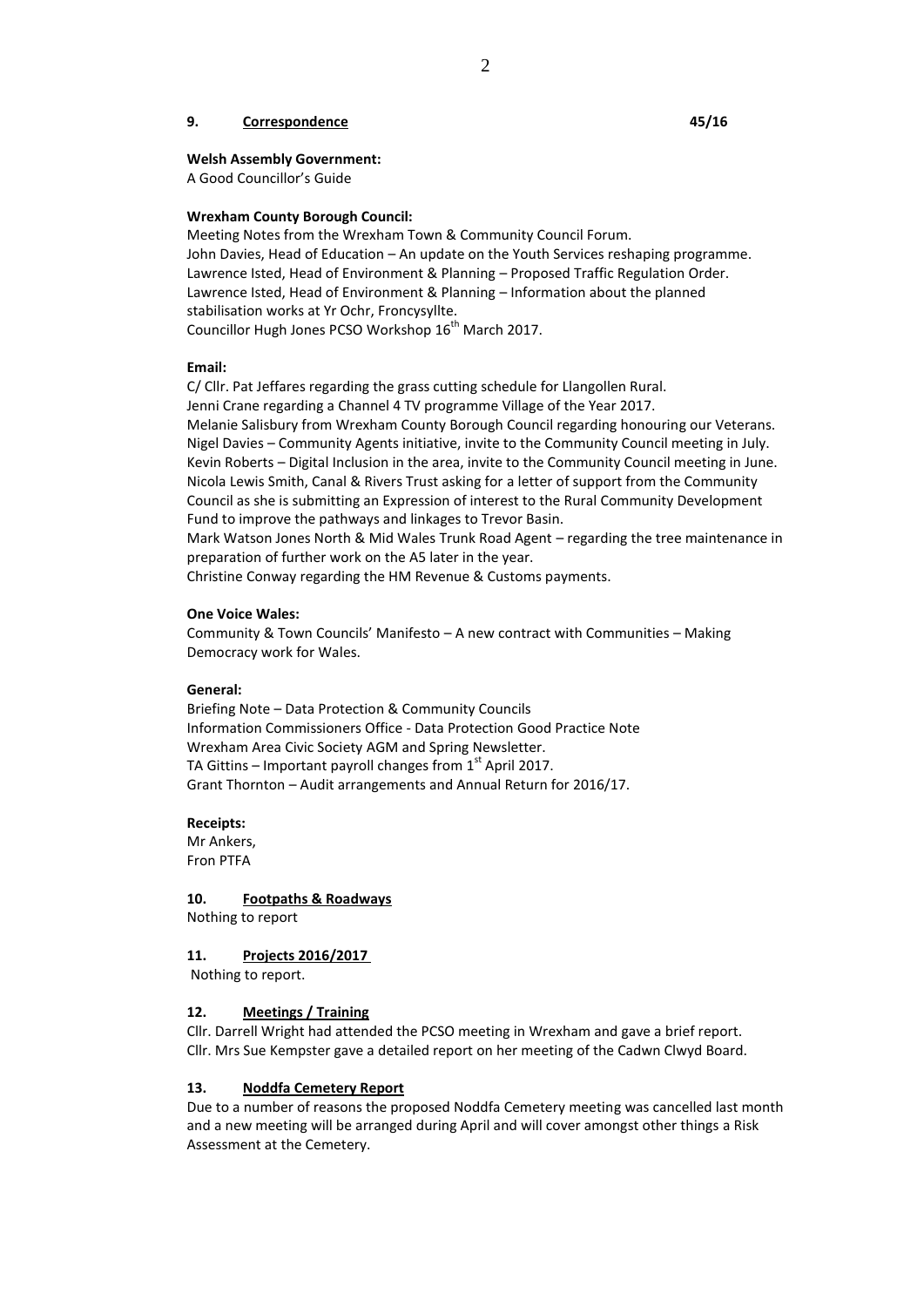# **14. Playgrounds 46/16**

The 2017/18 Public Liability document has been received from Mr Peter Green. The monthly play inspection reports have been received.

The Contractor has completed the felling of the trees in the Woodlands Grove play-area. During March a playground meeting has been held and the Chairman Cllr. Mrs Sue Kempster gave her report.

### **Balance of Account**

The Clerk gave a detailed report on how the Playground budget had been spent during the financial year 2016 /2017. This will be presented to full Council in April.

The Clerk reported that Chirk Town Council is having all their play equipment brought up to the correct standard as recommended by the Annual Play Inspection. The Chairman said that if the full council agreed to this work being done that a quote from a play company and Wrexham County Borough Council be requested. This was agreed.

### **Woodlands Grove Play-area**

Following the completion of tree felling, the Woodlands Grove play-area is closed until the end of April to give the re-seeded areas chance to get established.

### **Garth Play –area**

A visit was made to the playground to look at how the grass was now settling down; Peter Green who looks after the five playgrounds has done some re-seeding and has cut the grass for the first time. He has also trimmed the tree branches overhanging the playground.

### **Meeting at Woodlands Grove Play-area**

Later in the week Cllr. Mrs Sue Kempster, C/Cllr. Pat Jeffares & the Clerk met with Mrs Carla Hughes & Martin Howarth to discuss the concerns raised by the Playground Committee about the Woodlands Grove play-area. After a lengthy discussion it was decided to contact ROSPA to ask for their advice.

Their advice was that 'the openness of the site makes it easily accessible and we do not believe that you will be able to prevent climbing. You need to install signage to alert parents / carers of the danger of climbing the cliff and if possible to erect some form of barrier. A note to the local schools would also be a good idea.'

Martin Howarth's response was 'that as the land has now transferred to the Community Council the final decision as to what to do will lie with Llangollen Rural. I would suggest that you complete a risk assessment of the site and in the risk assessment record what control measures you have decided to implement.'

This was discussed in detail and finally it was agreed for Cllr. Davies to speak to Mr D Shepherd who is a Health & Safety Manager to ask for his advice.

The playground has now been closed until the end of April. It was decided that all Councillors should pay a visit to the playground before the May meeting.

### **15. Election**

The Clerk stated that ten Nomination papers have been received by Wrexham County Borough Council therefore there will be no election in the Llangollen Rural Ward. Wrexham County Borough Council has confirmed that ten Community Councillors are duly elected.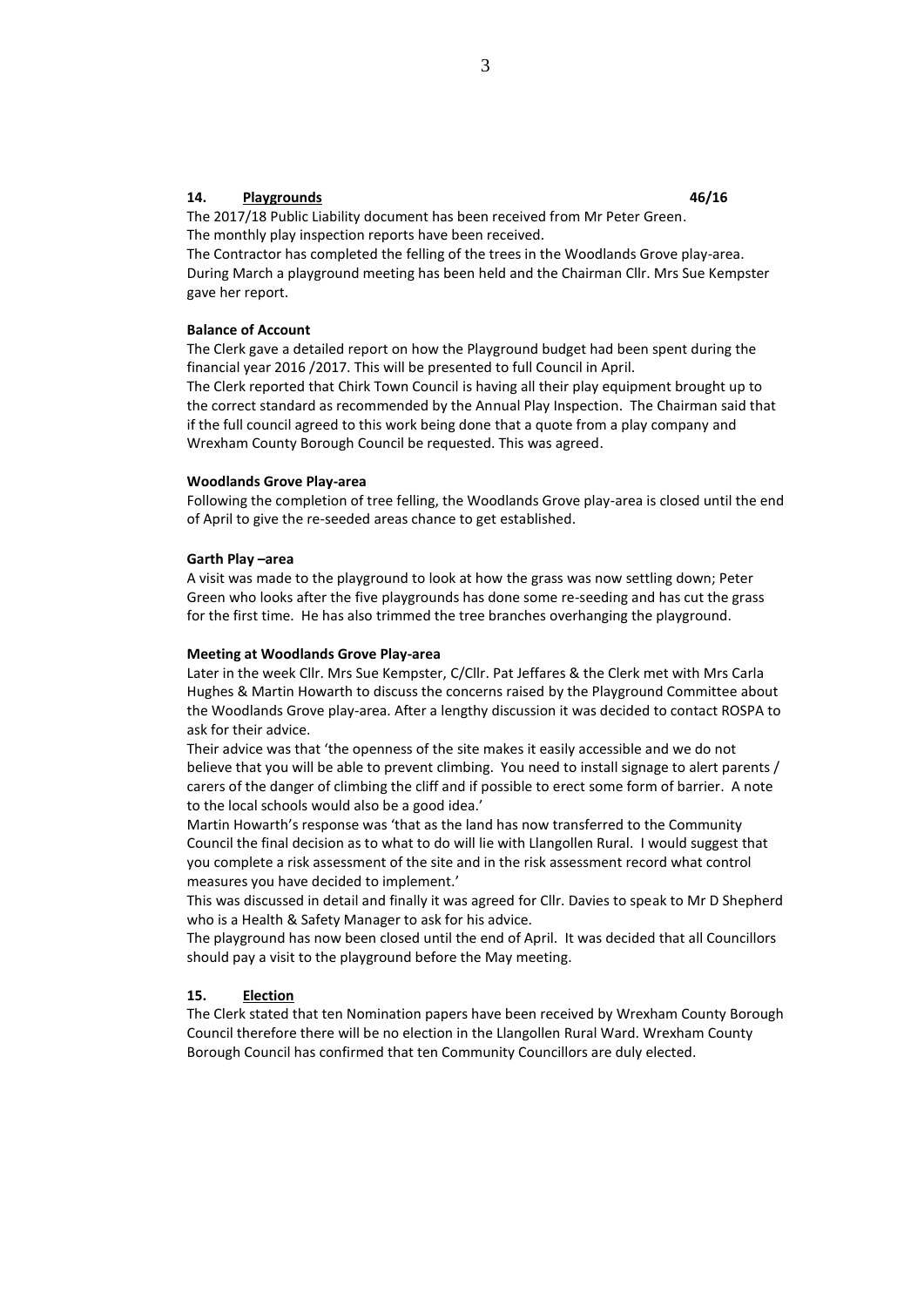### **16. Policies 47/16**

The following policies were approved and signed off by the Chairman Cllr. Mrs Alyson Winn: the Data Protection Policy, the Risk Assessment Schedule and the Community Councillors' Mileage & Subsistence Allowances.

## **17. Newsletter**

The deadline for the Summer newsletter is Monday 8<sup>th</sup> May 2017.

### **18. Risk Assessments**

The Risk Assessments have all been completed on the Street furniture and the seats in the Ward.

### **19. Chairman's Allowance**

The Chairman Cllr. Mrs Alyson Winn said that she would give a detailed report of her year in office at the Annual General meeting in May.

### **20. Finance – Sub Committee Meeting**

The Chairman of the Finance Committee Cllr. Mrs DJ Evans gave her report of the meeting held 7<sup>th</sup> April 2017.

# **Year-end payments & receipts against budget & Year-end balance of account against bank statement.**

The Bank Statement was reconciled and signed by the Chairman. The Year-end balances, payments and receipts against the budget / precept were checked and all balanced. *These were presented and approved by full Council.*

The Finance committee approved the balance sheets for S137, Noddfa Cemetery and the cost of the Newsletter and these will be presented to full Council. *These were presented and approved by full Council.*

A balance sheet was produced on the cost playground expenditure for the year. The Clerk will be claiming £10,292.45 from HM Revenue & Customs for the VAT.

### **End of Year Risk Assessment**

As per the risk assessment the finance committee checked the year end final balances with the bank statement and budget. For audit purposes it had been officially agreed and adopted that the figures were correct. The Chairman of the Finance Committee signed off the balances and these were checked and approved by them. These will be presented for approval by the full Council at its meeting on the 11<sup>th</sup> April. The Year End Bank Reconciliation and Statement of Accounts of its income and expenditure, was then presented for approval to the members of the Finance Committee, these will also be presented to full Council on the 11<sup>th</sup> April 2017. The Annual Governance Statement will be presented for approval by full Council at the April meeting and for the Council to review the effectiveness of its internal control systems. This was discussed in detail and it was agreed to recommend to full Council that the internal controls were effective. *These were presented and approved by full Council.*

As per the Investment Strategy it was discussed as to whether it would be wise to transfer some more money from the current account into the deposit account. It was agreed not to transfer any further money as Members have identified a number of projects for 2017/18. *Approved by full Council.*